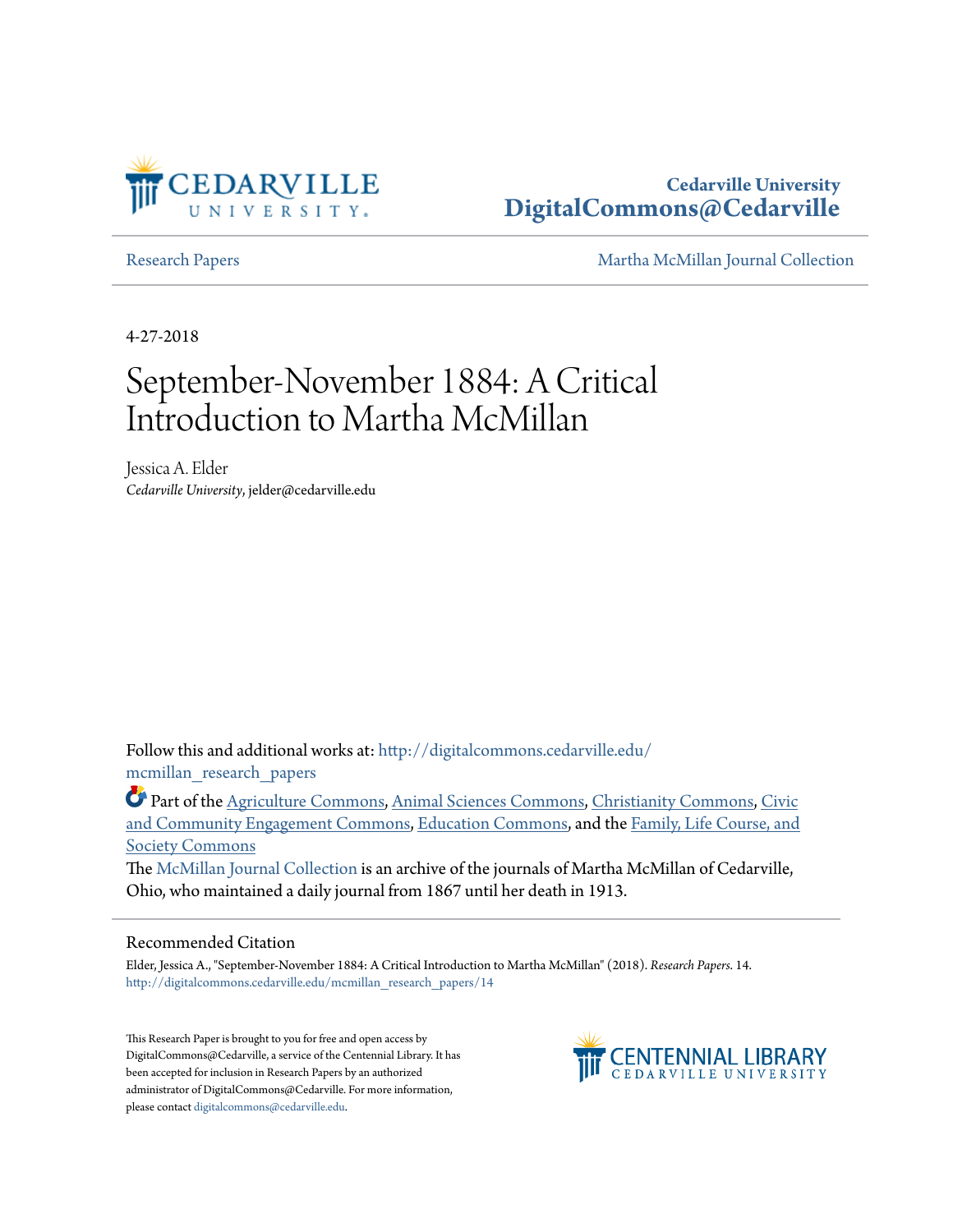#### Jess Elder

#### Literary Research & Recovery

### Dr. Wood

## 27 April 2018

September—November 1884: A Critical Introduction to Martha McMillan

 September of 1884 begins as a hot month for Martha McMillan, her community, and her family. She writes on one particular Tuesday, "Pleasant but very warm. Thermometer 90" (McMillan, Sept. 9, 1884). September continues in this vain, the month unusually hot and clear with dust clouding the air (McMillan, Sept. 1884). However, by the time October and November hit, it becomes a race against time and the environment. These two months are full of a sense of urgency as Martha and the McMillan family scramble to get ahead of the quickly freezing ground, the falling snow, and the dropping temperatures. The McMillan family, Martha included, approach this natural phenomena like a well-oiled machine. With the help of some passing Irishmen, the McMillan family begins to gather their crop of potatoes, and the sheep are constantly tended to (McMillan, Oct. 4, 1884). Martha is not exempt from the harvest, often preparing what the men bring in to keep for the coming seasons, even "putting up the mangoe pickles" (McMillan, Oct. 13, 1884). At forty years of age, Martha is as busy as ever, even hiring a carpenter named Henry J. Brown to work on the McMillan homestead as winter looms ever closer, November continuing in much the same vein (McMillan, Oct. 6, 1884). In what would be a normal fall and winter, a tense political atmosphere overshadows the seasonal preparations. With prohibition coming to a head and the country embroiled in the 1884 presidential election, Martha cannot escape the politics that permeate America during this time. It is through her political observations in October and November of 1884 that Martha reveals herself to be a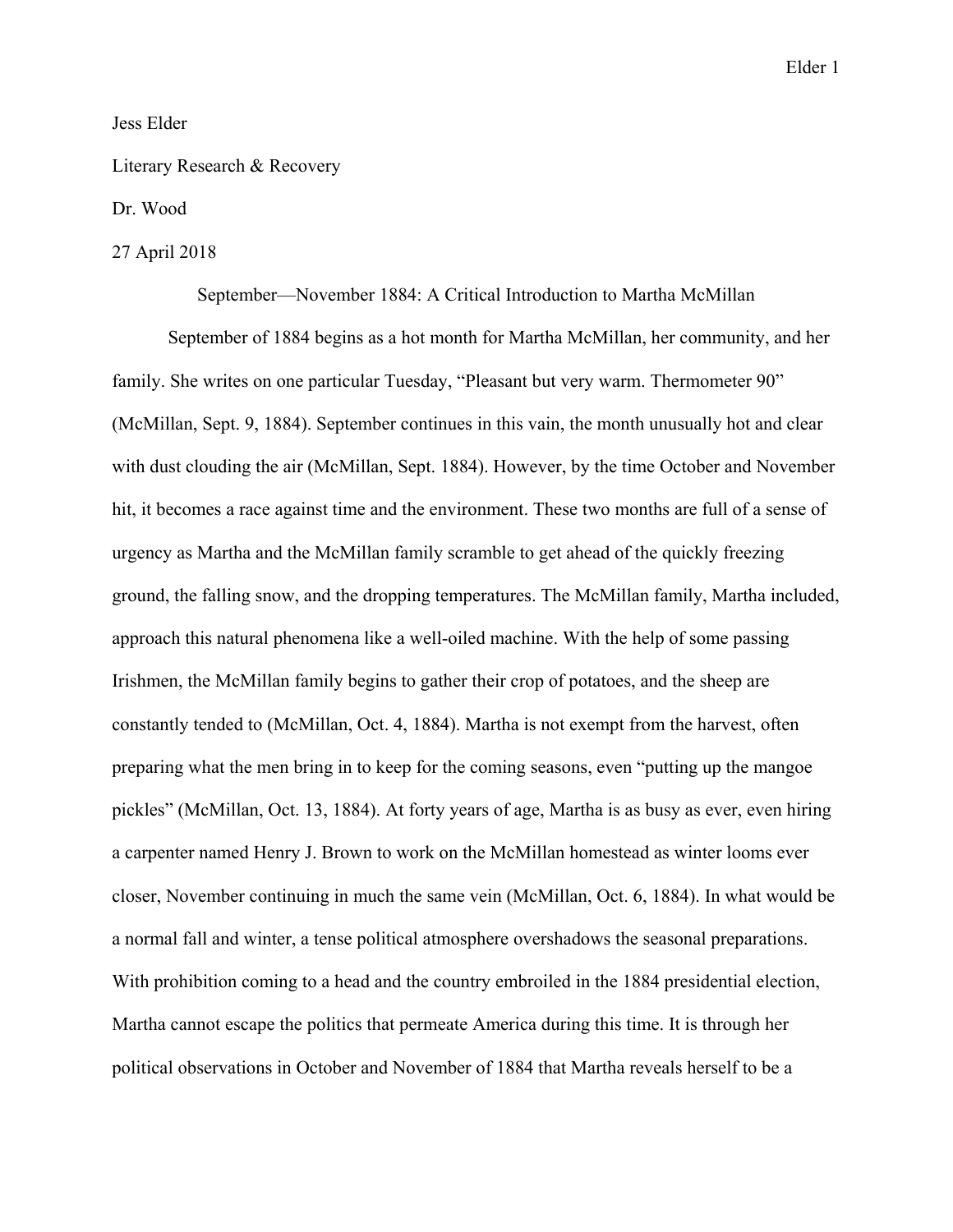uniquely ordinary woman, providing insight into the political views of a nineteenth century woman within the life-writing genre.

 Throughout October and November of 1884, Martha comments on the prohibition movement and party. In his book titled *Prohibition: A Concise History*, author W.J. Rorabaugh generalizes prohibition in its entirety. He writes:

From 1920 to 1933, the Eighteenth Amendment to the United States Constitution banned the production, sale, or transportation of alcoholic beverages [….] The American dry movement was part of a global effort to ban or control alcohol and other drugs. This worldwide effort against pleasurable but addictive and often destructive substances began with the Enlightenment, gained strength during religious-based moral uplift and industrialization in the 1800s, and peaked after 1900 amid rising concerns about public

health, family problems, and the power of producers to entice overuse. (Rorabaugh 1) It is during this period of "religious-based moral uplift" that Martha becomes involved in the prohibition movement during the industrialism of the 1800s (Rorabaugh 1). Although the Eighteenth Amendment was eventually repealed in 1933 with the ratification of the Twenty-First Amendment, the movement left a legacy ("Prohibition Party"). Rorabaugh writes, "The most important legacy of prohibition in the United States concerned a dramatic change in drinking habits. The raunchy all-male saloon did disappear for good, and per capita consumption of alcohol was reduced for a very long time" (Rorabaugh 110). Although the movement did not last, it clearly left an impact on American society, especially during the nineteenth century.

There were also many groups that advocated for prohibition, most notably in the prohibition party itself. The party was founded in Chicago in 1869 with delegates from over twenty states ("Prohibition Party"). The party joined political elections in 1872 and remains one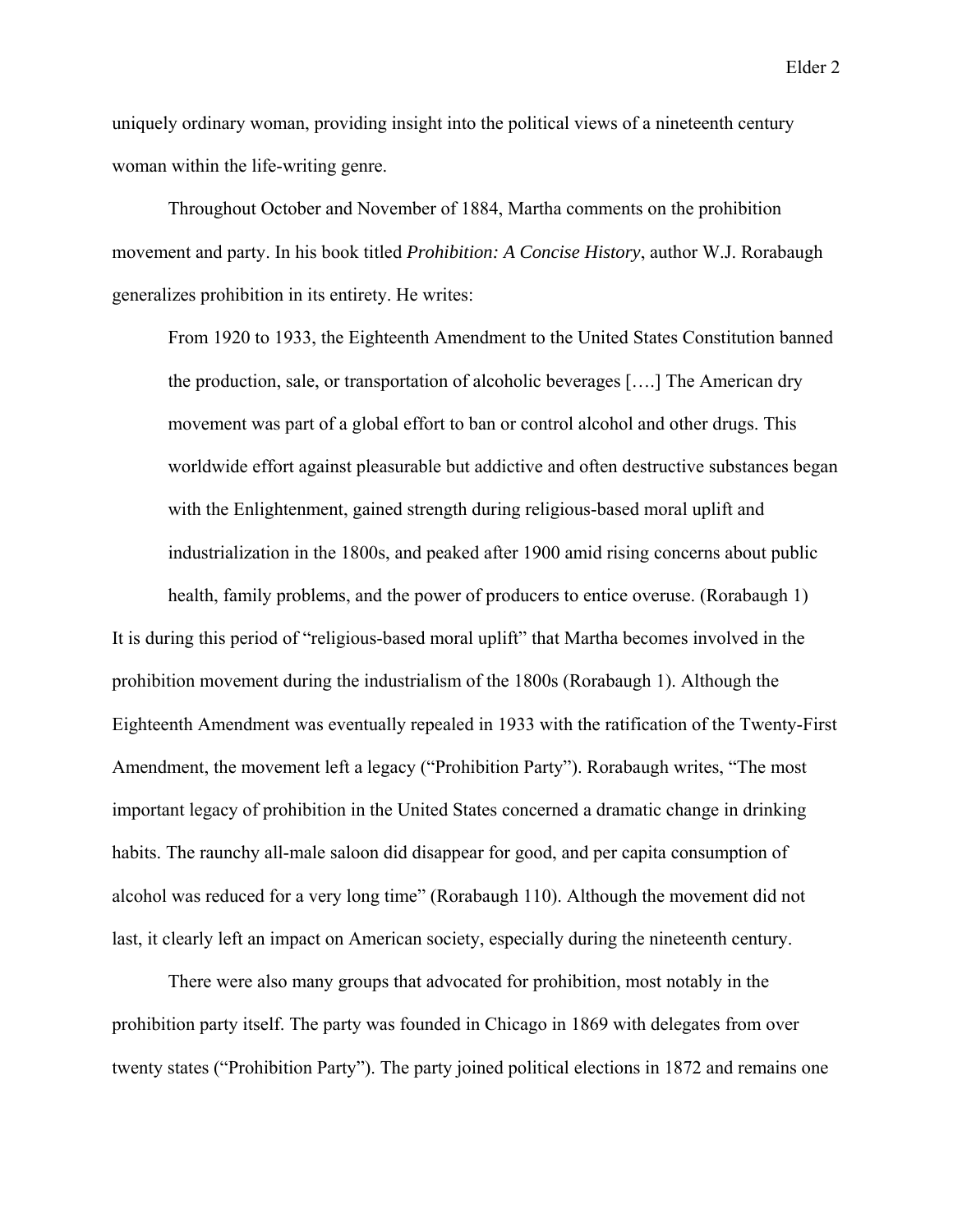of the oldest third-parties in America ("Prohibition Party). There were also many sub-groups that championed the morality behind the prohibition movement. These groups were primarily made up of women fighting for legislation against alcohol, which became known as the "Women's War" ("Prohibition"). Founded in 1893 and led by Wayne Wheeler, the Anti-Saloon League "mobilized voters for prohibition. The ASL elected legislators and members of Congress loyal to its agenda. The group pushed local option where it could not win statewide prohibition. Once liquor dealers were eliminated from large areas of a state, a statewide ban was easier to enact" (Rorabaugh 3). With the rise of the ACL, a divide was created between "wet" and "dry" candidates for political office (Rorabaugh 3). Martha herself was part of a sub-group, evidenced in her prominent membership within the Women's Christian Temperance Union, which was founded in 1874 (Rorabaugh 1). Rorabaugh touches on the importance of the WCTU, writing that the group "resumed the long campaign to dry out America by fighting to ban alcohol at the local, state, and national levels. Under Frances Willard, the organization also advocated women's suffrage. Until Willard's death in 1898, the WCTU was the main organization pushing antiliquor legislation. Local option prohibition enjoyed considerable success in rural areas, where evangelical churches were strong" (Rorabaugh 3). Rorabaugh's account of the WCTU seems to be in alignment with what we already know of Martha McMillan through her active membership in the WCTU and her place in rural, evangelical Cedarville, Ohio.

 Martha's interest and involvement in the prohibition movement peaks during October and November of 1884. During this time, Martha attends many Prohibition party meetings and speeches, especially during the month of October. On one particular Friday, Martha writes, "At two O clock we attended a grand prohibition meeting held in Blacks Opera House. The meeting in the afternoon addressed by Dr. Leonard. for the evening by Gov. John P. St John [?]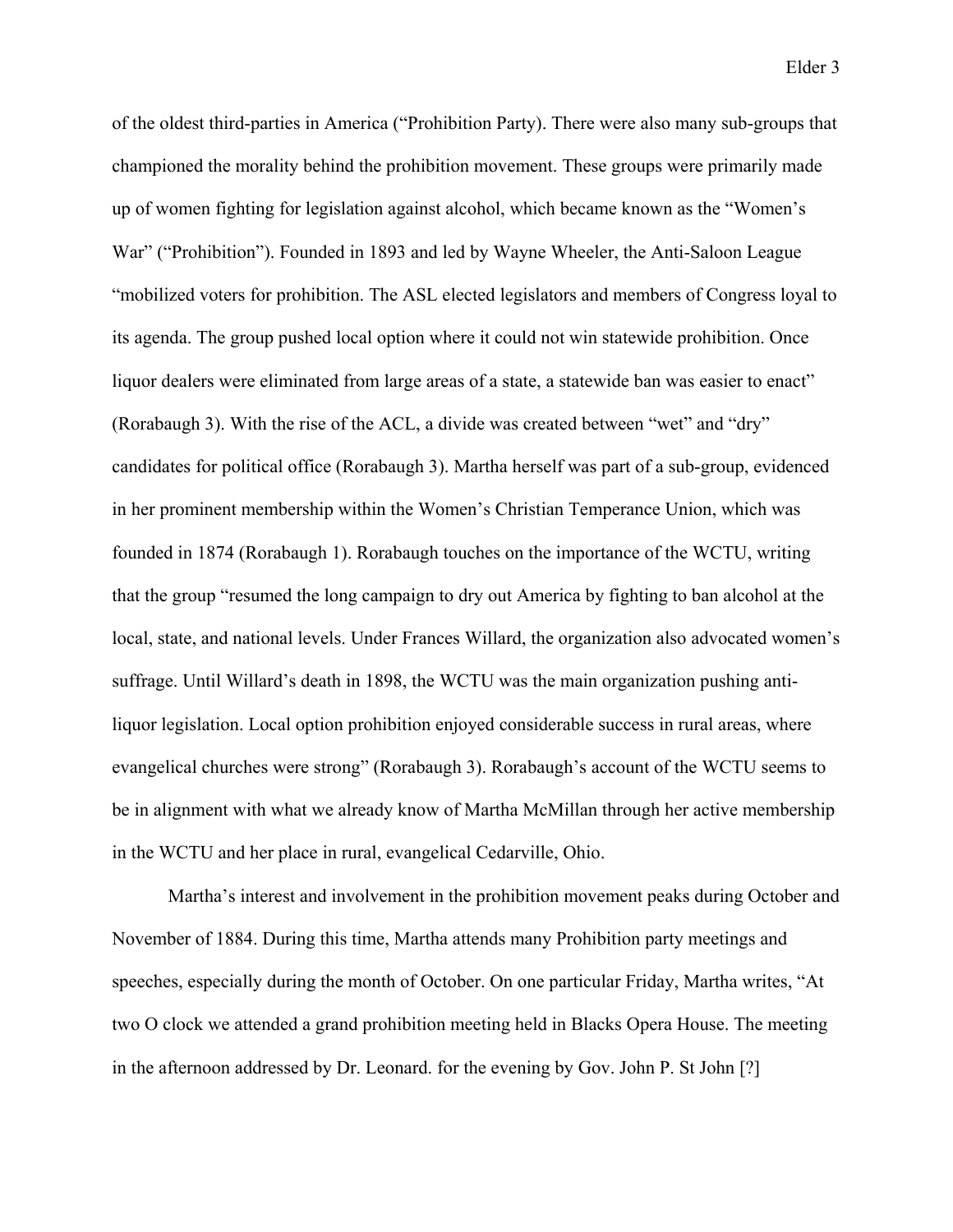prohibition candidate for president—the speeches were truly grand—the occasion truly delightful—Cedarville was well represented […]" (McMillan, Oct. 3, 1884). Not six days later, Martha again attends a prohibition meeting, writing, "This A.M. three sons and Fannie and Mr Mc and I at a prohibition meeting at the school house. Rev Mr Morton, Van [Foss?] J.R. Orr, H. Kyle, S.K. Mitchel, S.J. Galbreath and Paul [Thomasson?] addressed the meeting—we had quite an enthusiastic meeting. Bro Dan was chairman—we had a nice audience" (McMillan, Oct. 9, 1884). Clearly Martha has an intimate connection with the movement. Not only do her husband and sons attend, but her brother-in-law Daniel McMillan presides as chairman, and her pastor, Dr. Morton, gives a speech.

On a Tuesday, Martha writes of a debate she attends between the Prohibition and Republican parties, writing, "This eve Dr Carson of Xenia and Rev Dr Morton met at the hall to [discuss?] and defend the prohibition and Republican parties respectively. Fred and Homer and I over to hear them Mr Mc and Fannie stopped for it and were at Aunt Janes for tea—There was quite a good Audience" (McMillan, Oct. 28, 1884). Despite her increased attendance to these events and the positive connotations she uses to describe them, Martha shows the most emotion and fervor on Tuesday, October  $7<sup>th</sup>$ . She writes, "Mr Mc among the sheep this afternoon. This eve he and Homer and I, and Jack—and Fred attended Leonard speech at the hall—the Prohibition party seemed to triumph tonight [...] The meeting was grand—speech excellent— Truth is mighty and will prevail—I don't have a single *doubt* as to the success of [scratched out "the"] Prohibition in this country. Let us not forget that right is might 'God and one man is a majority'" (McMillan, Oct. 7, 1884). Clearly Martha's morals and faith cause her to be a staunch champion of the prohibition movement.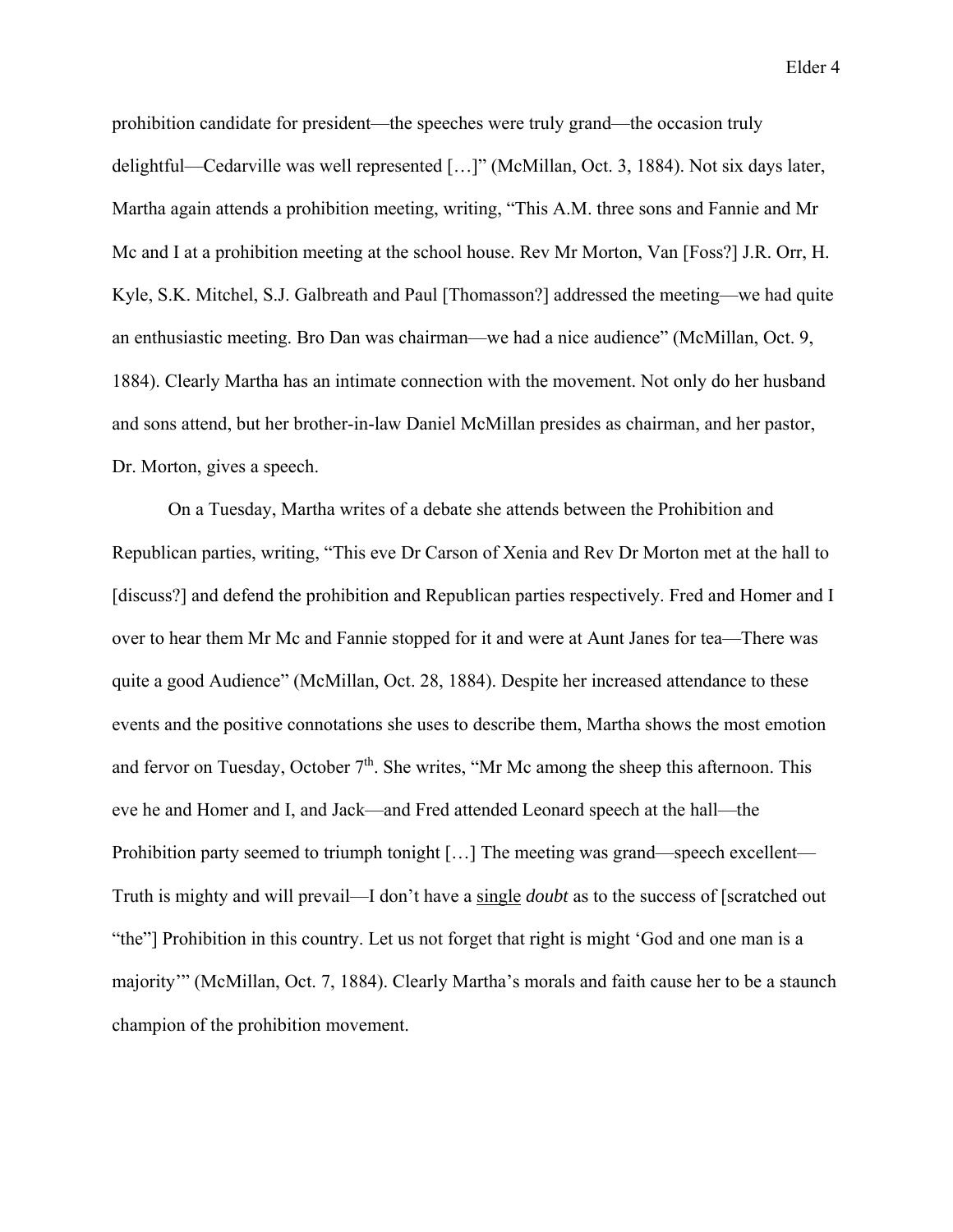Coinciding with this surge in the prohibition movement is the presidential election of 1884. This election pitted Democrat Grover Cleveland against Republican candidate James G. Blaine, and scholars debate whether this campaign was "the dirtiest in American history" (Brodsky 81). During this election, the Democrats "called for reform of the federal land-sales policy, reduction of federal taxes through the lowering of import duties, and tighter controls on monopolies" (Brodsky 81). To accomplish these goals, the Democrats chose Grover Cleveland as their party candidate. Cleveland, born and raised in New York, was well known for his integrity and honesty, a refreshing figure after the slew of Republican presidents that the public considered corrupt (Hendrick). During their campaign, the Republicans "called for high tariffs, domestic market expansion, and an international standard for the relative value of gold and silver coinage. Also, they demanded more federal involvement on the local level […]" (Brodsky 82). As "one of the leading orators of the day," the Republican party chose Blaine as their candidate, although his integrity would be called into question from his days in the Grant administration (Brodsky 82, Hendrick).

With these two party candidates and political agendas, the campaign quickly turned ugly, a campaign in which "the morality of both candidates was dwelt upon to the near-exclusion of honest, intelligent debate on the issues. Indeed, more than mud-slinging, it was libel-slinging [....] With the campaign now focused almost exclusively on Blaine's integrity and Cleveland's morality, what had begun […] as a political encounter had degenerated into a political circus" (Brodsky 81, 97). Despite an election focused on character defamation, Cleveland eventually won, the first Democrat to do so since 1856 (Hendrick). Cleveland was largely successful in combating the previous corruption in the White House. Besides his focus on tariffs, Cleveland is known for passing the Dawes Act, which "Americanized" Native Americans, and for supporting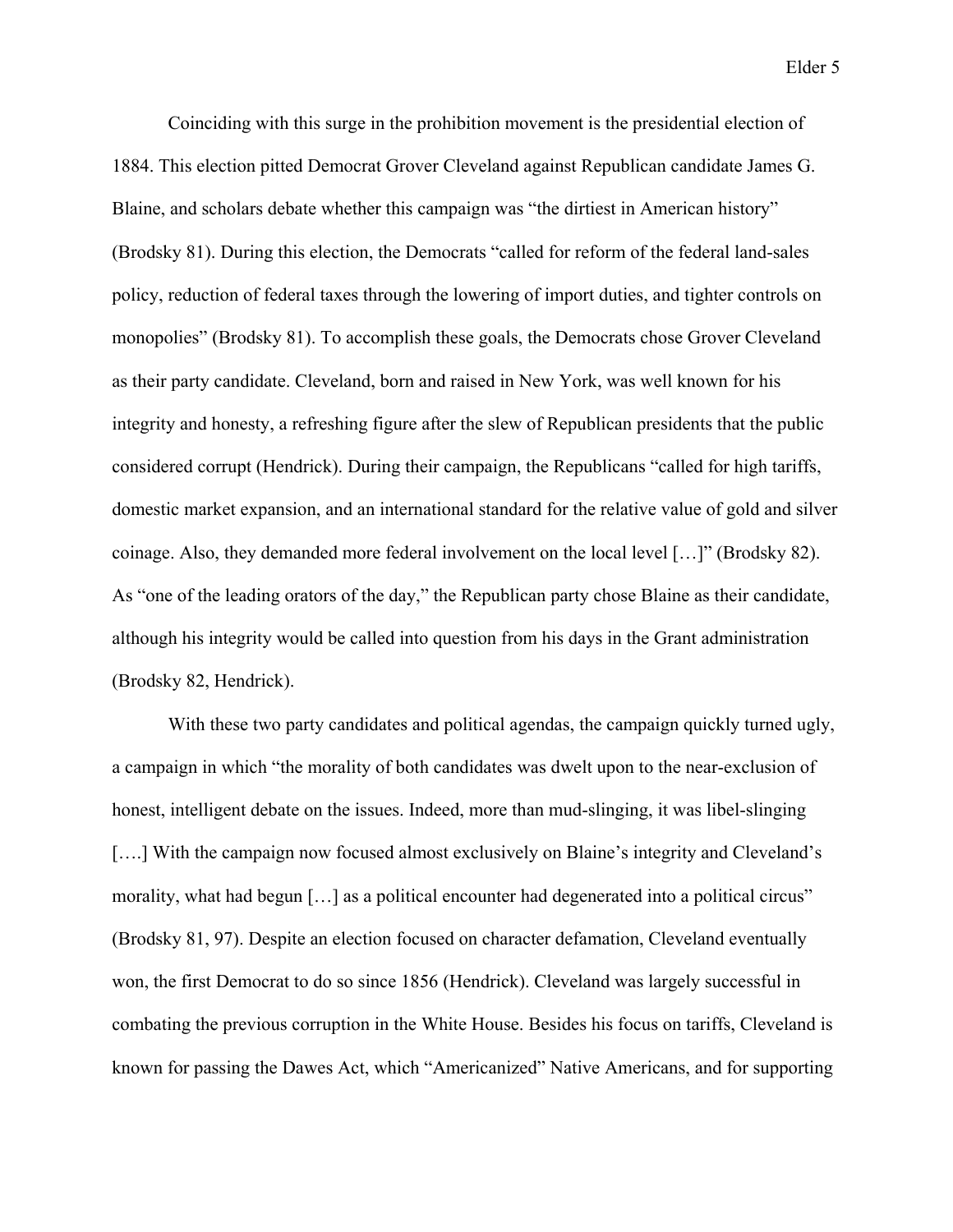a money system based on gold (Hendrick). His presidency is generally looked upon with fondness due to his character.

 Perhaps due to the nature of the election, the Prohibition party garnered much support throughout the campaign. In his book titled *Grover Cleveland: A Study in Character*, author Alyn Brodsky comments on the role of the Prohibition party during the 1884 election. He writes:

The Prohibition party, led by former Kansas governor John P. St. John, was a major impediment to Blaine, mainly in upstate New York. Most of St. John's followers were former Republicans who may have detested both Cleveland and the Democrats but had no intention to support either Blaine or his party, whom they hated in equal measure. That hatred derived mainly from the humiliation inflicted at the Republican National Convention upon Frances E. Willard, head of the WTCU, who was permitted to present the platform committee with a petition in support of the temperance cause, signed by twenty thousand of her co-"dries." After she was politely bowed out, someone wondered derisively what to do with the petition. This evoked gleeful shouts of "Kick it under the table!" There it was found when the convention adjourned—covered with the stains of tobacco juice. (Brodsky 83)

Because the general public had a difficult time endorsing either candidate, the Prohibition party gained political power throughout the election. Martha herself becomes a part of this, attending speeches given by John P. St. John, as mentioned above.

 Besides attending Prohibition rallies, debates, and speeches, Martha shows a keen interest in following the political developments and atmosphere throughout October and November. She also keeps track of local elections throughout the month of October, specifically. She describes one particular local election, writing, "This is the day of the state election—Jack and Taborn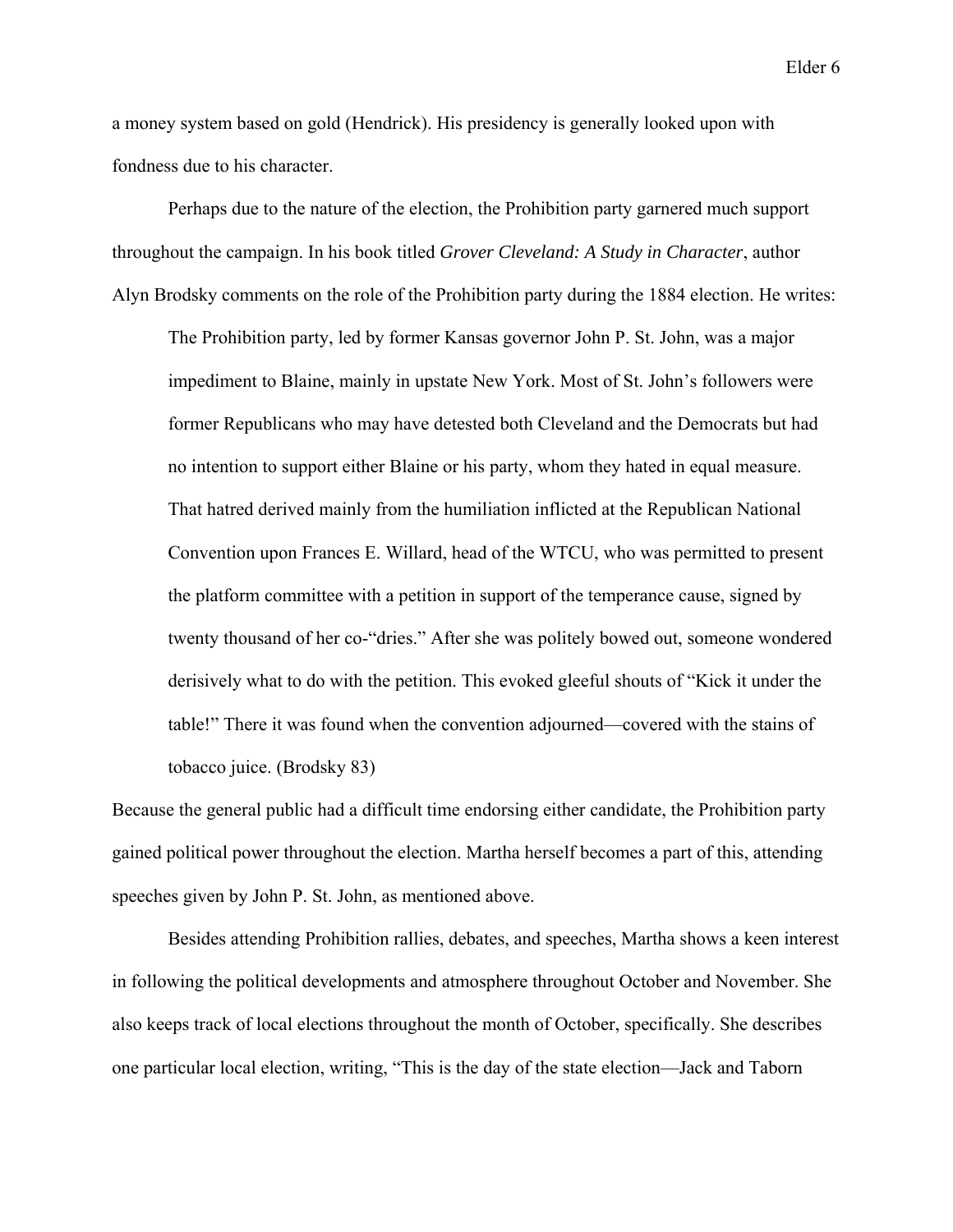down and voted this morning. Secretary of state the highest office on the tickets" (McMillan, Oct. 14, 1884). Outside of local and state elections, Martha shows interest in the presidential election. On one particular Wednesday, Martha writes, "This was a day set apart for fasting and prayer previous to the election on Tuesday. I would like to have gone but the rain prevented it and the confusion of workers" (McMillan, Oct. 29, 1884). Clearly Martha is invested in the politics of the nation, willing to fast and pray for the outcome of the election and for the political leaders. As her support of the Prohibition party was made clear above, Martha also makes her opinions known regarding the Republican party. On a Monday, she writes, "This eve Mr Mc and I attended a Republican speech at the hall delivered by an Hon Mr Chance—the meeting was of little importance" (McMillan, Oct. 6, 1884). While showing a more ambivalent attitude towards the Republicans, Martha also questions their motives during the month of October. She writes, "[T]he Republicans are having Blaine and Logan demonstrations tonight they have a torch light procession the town was filling up—I guess they have forgotten that tomorrow is Sabbath—and by this [dissipation?] they will be ill prepared to keep it" (McMillan, Oct. 11, 1884).

Although Martha is not quite as opinionated when it comes to the Democrats, she does note that "Mr Mc and James A. Mc at Xenia and into the night at a "Cleveland [jollification?]." Gov. spoke in the afternoon" (McMillan, Nov. 20, 1884). Whatever her political leanings and sentiments, Martha pays close attention to the election itself. On the day of the election, Martha notes the atmosphere around Cedarville in light of the momentous event, writing, "This the event day of the Presidential election J.P. Blain, Grover Cleveland John P. St. John the Candidates. Everything very quiet in C- today" (McMillan, Nov. 4, 1884). As November wears on and the election results come in through the newspapers, Martha makes sure to note the standings at the end of each day. On a Wednesday she writes, "The papers all full and running over with the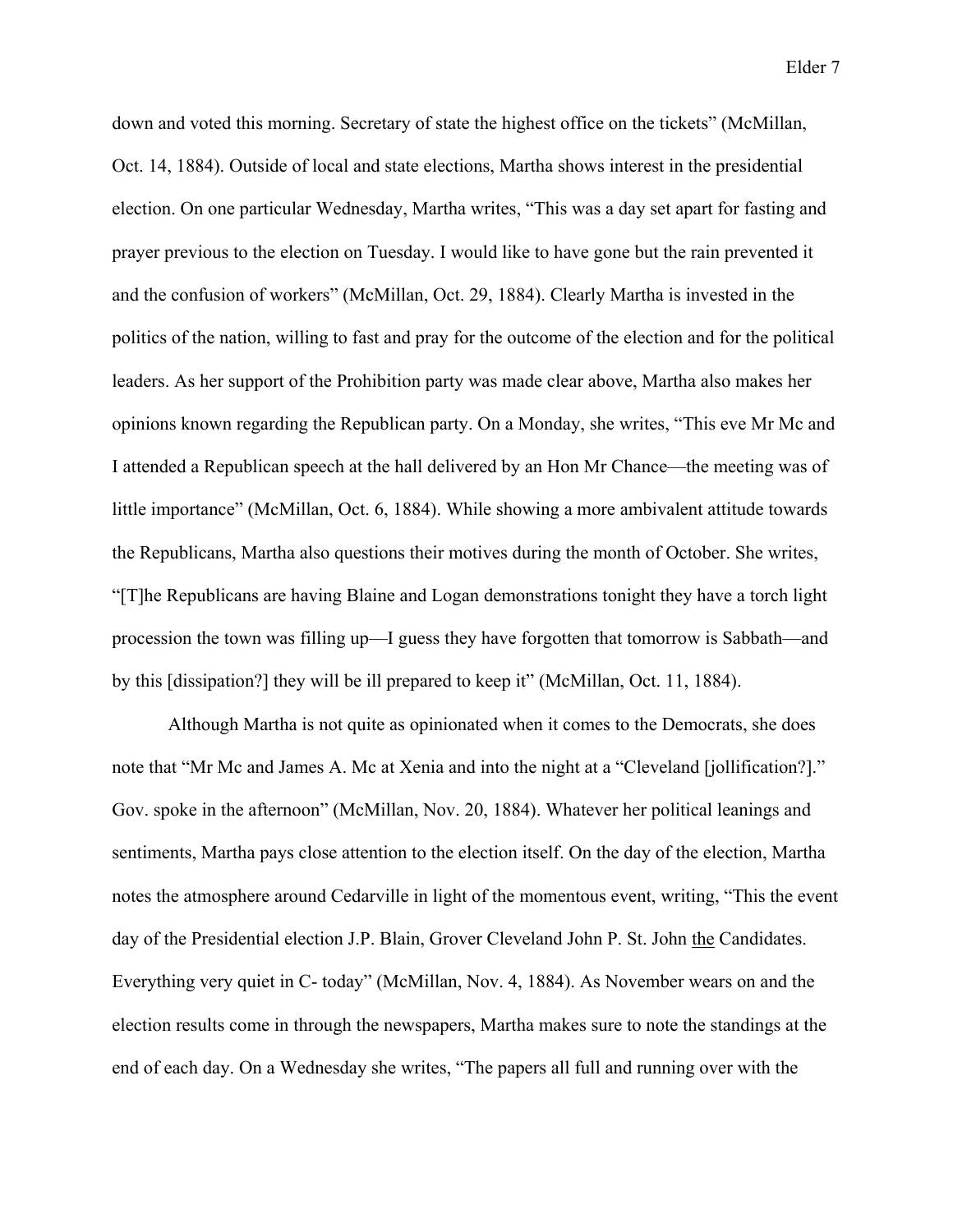news from the election—reports seem to be in favor of the Democrats […]" (McMillan, Nov. 5, 1884). The following Thursday, she writes, "[T]he latest news from the election The Democrats still claim the victory" (McMillan, Nov. 6, 1884). By paying close attention to the election results and to the most up-to-date details, Martha shows an interest in the political happenings of the country. This is also clear, when, at the end of the month, Fannie returns from school with a homework assignment that Martha deems important enough to include in her journal. She writes, "The children all at school. Fannie had an essay—subject—'why women should not vote' […]" (McMillan, Nov. 28, 1884).

By framing Martha within her political context, her significance as a nineteenth-century woman is apparent. In a male dominated sphere where women could not yet vote, Martha invites readers into her own world of political opinion and thought, providing valuable insight into a nineteenth-century woman's political views. Martha demonstrates that she is politically conscious as well as politically active, as much as her gender and station allow. Martha accomplishes and creates this significance primarily through her medium, the life-writing genre. In her article titled "Reading and Interpreting Unpublished Diaries by Nineteenth-Century Women," author Suzanne Bunkers writes of life-writing, "Diaries like these are not a retrospective examination and interpretation of a life already lived; they are a commentary on a life as it was lived, on life as process, not product. Such diaries, then, may well represent the most elemental form of autobiography, for they reflect life as lived experience rather than as carefully shaped, edited text" ("Reading and Interpreting" 15). By illustrating the politics of the time and her own political opinions, Martha adheres to this aspect of life-writing. She depicts the events of the elections and campaigns chronologically as they unfold, highlighting the processes of life rather than the outcomes. In another work, Bunkers writes: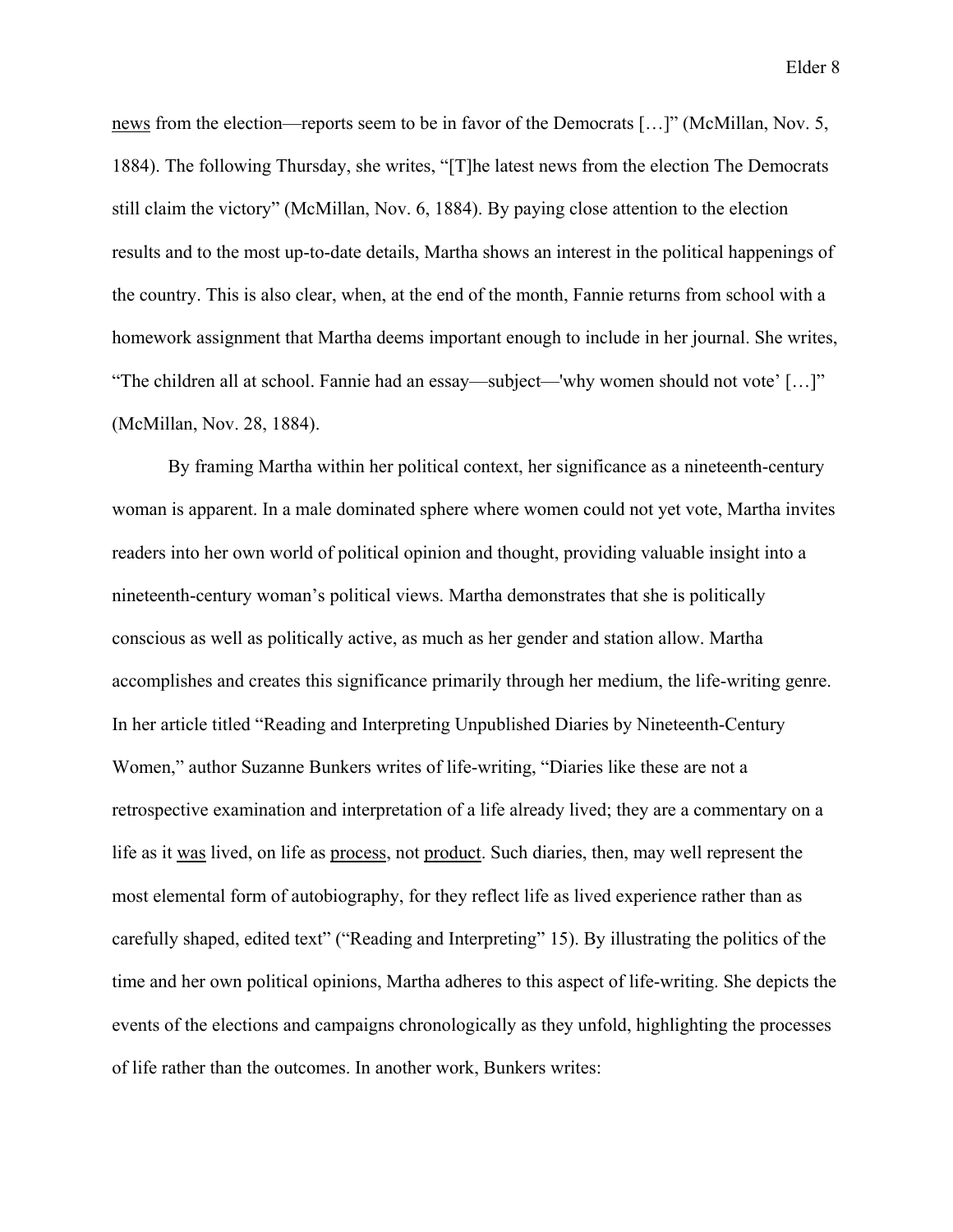Women's diaries in particular provide fertile ground for such an exploration because they challenge the reader to expand the traditional definition of autobiography to include texts written day by day, many with no editor except the writer herself, many with no statements about an intended audience and few, if any, preconceptions about the shape which the completed text would take [….] For a Midwestern American woman writing during the latter half of the nineteenth century, a diary represented more than a book where she could comment on daily events; it often provided a forum for the generation of statements about her identity, both as an individual and as a woman. ("'Faithful Friend'" 8-9)

Martha's political opinions are significant because they challenge the reader by writing about the mundane and the ordinary. In Martha's case for these specific months, her daily life includes observations about the political atmosphere. As such, Martha's life has meaning because she informs her audience about her identity as a nineteenth-century woman within the political sphere.